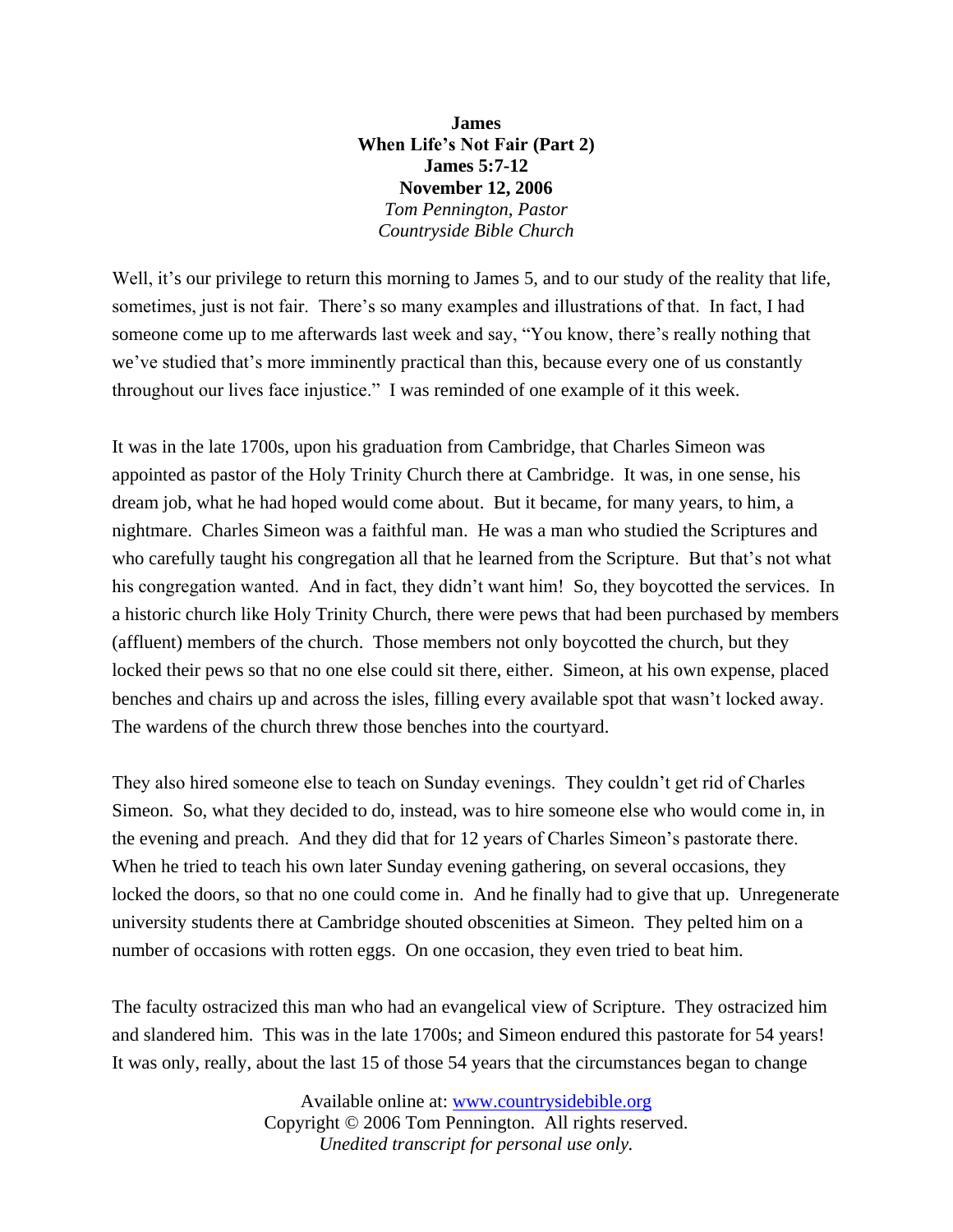dramatically. And he ended his ministry after 54 years as a loved and beloved pastor in that church. But for so many years, it just wasn't fair! Here's a faithful man trying to serve Christ, treated like that. You see, life in a fallen world is filled with various kinds of injustice. We all experience that reality every day. But without question, the hardest form of injustice comes, as it did to Charles Simeon, in the form of undeserved, unwarranted attacks from others.

That is exactly what James' first-century readers were experiencing. If you were to read the first six verses, as we have gone through them in great detail, (for those of you who are visiting with us), if you read those first six verses, you discover exactly the circumstances in which these people lived. The rich and powerful in their communities were using their influence and the local courts to abuse these poor Christians, to withhold their pay, and ultimately to destroy their very lives. In verses 1 - 6, James addresses those wicked, rich, unbelieving people who are using their power and influence to destroy these Christian people. And then in verses 7 - 12 of chapter 5, James turns, you'll notice in verse 7 "to the brethren", to Christians. And he explains to them how they should respond to that kind of injustice. In verse 7 he writes:

Therefore, be patient, brethren, until the coming of the Lord. The farmer waits for the precious produce of the soil, being patient about it until it gets the early and late rains. You, too, be patient. Strengthen your hearts, for the coming of the Lord is near. Do not complain, brethren, against one another, so that you, yourselves may not be judged. Behold the judge is standing right at the door. As an example, brethren, of suffering and patience, take the prophets, who spoke in the name of the Lord. We count those blessed who endured. You have heard of the endurance of Job and have seen the outcome of the Lord's dealings, that the Lord is full of compassion, and *is* merciful.

But above all, my brethren, do not swear, either by heaven or by earth, or with any other oath. But your yes is to be yes, and your no, no, so that you may not fall under judgment.

You'll notice that verse seven begins with the word, "therefore." James is saying "In light of the sinful attacks that are being leveled against you by the influential and rich of your communities, those who are wicked, here's how I want you to respond. And James here gives five specific commands that told these first-century Christians exactly how to respond when like is just not fair.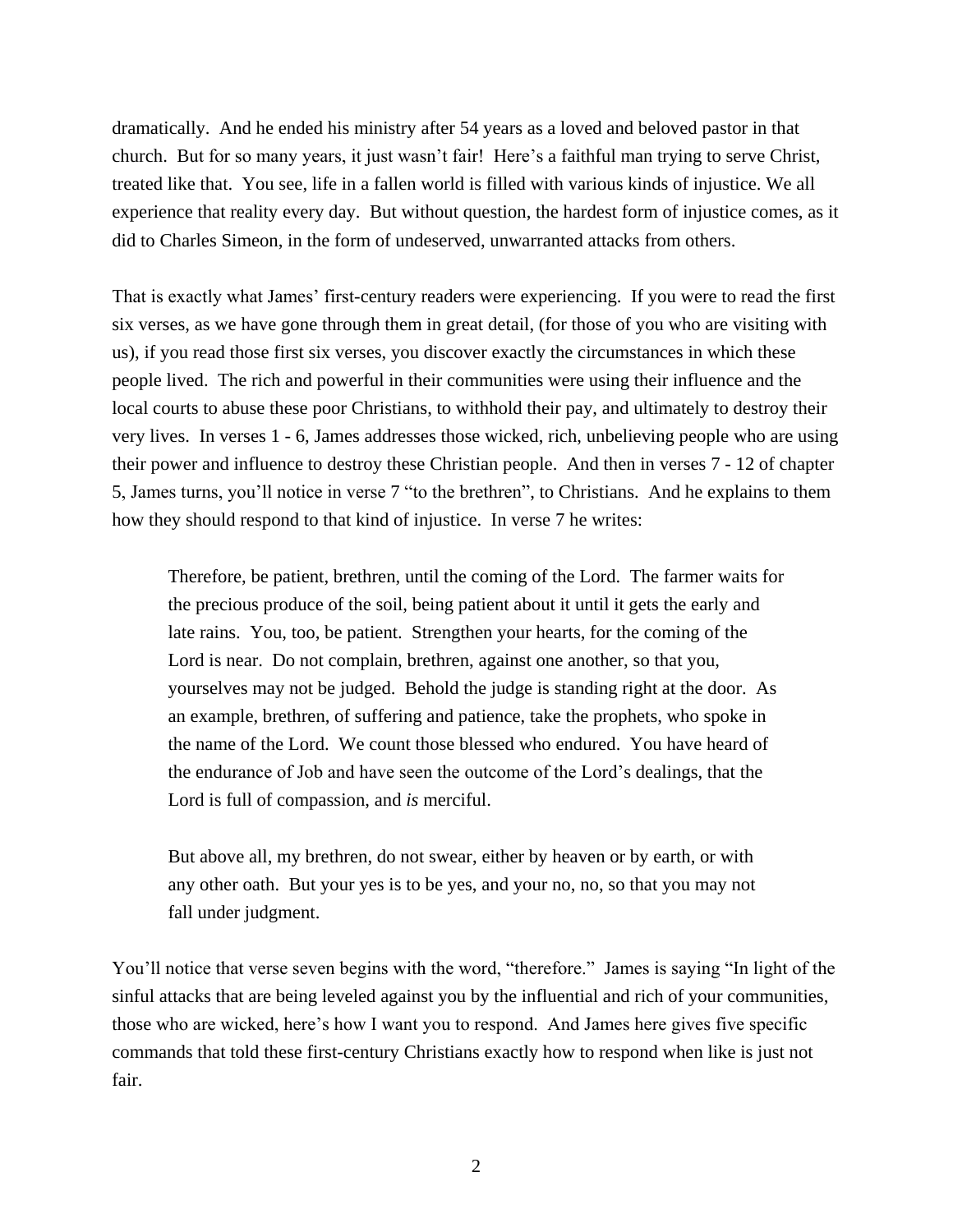Now, folks, our circumstances are different. The injustices that we face bear little to no resemblance to the first-century readers of this letter. But our responses should be absolutely the same. James, here in these verses, gives us five responses to the injustices of life: five Godly responses when life just isn't fair.

We examined the first one last week. It's found in verse 7 and the first part of verse 8. "Be patient until the Lord's coming." In the same way that the farmer waits for the harvest, we are to wait for the coming of the Lord and the judgment that He will bring. The end of the story hasn't been written. And you and I are to live with injustice, anticipating that in this life, we will face injustice. But when Jesus comes, He will right every wrong. And as the prophet says, "Justice will flow down like a river, and righteousness like an ever-flowing stream." We are to be patient until the Lord's coming. Justice will be done; but it'll only be done when He comes.

There's a second biblical response that I want us again to look at this morning. We'll finish this passage, Lord willing, this morning. But there's a second biblical response when life's just not fair. Not only are we to be patient until the Lord's coming, but secondly, we're to be strong in our resolve. Be strong in our resolve. Notice the second half of verse 8. "Strengthen your hearts, for the coming of the Lord is near." Now, I have to be honest with you, and I'm sure you feel to some degree the same way. When you first read that, this is one of those commands in Scripture, that on the face of it just doesn't appear very helpful. I mean, you're being unfairly treated, you're looking for sympathy, you're looking for solution, and James says, "Strengthen your heart."

Fortunately, there's another place where this word "strengthen" is used in the New Testament that really gives us a glimpse of just how profound this response really is. Turn back with me to Luke for a moment, Luke 9. You'll see this word in a different context. Luke 9:51, Luke writes: "When the days were approaching for Jesus' ascension," [literally for His "taking up". When Jesus saw that his earthly ministry was reaching its climax and fulfillment at the cross with His death, His resurrection and His ascension when He saw what was coming, notice verse 51, "He was determined to go to Jerusalem...."

That word, "determined" is the same Greek word translated "strengthen", back in James 5. Some translations even describe this as: "He set His face like flint." And the reason they translate it that way is: if you trace this Greek word back in the Old Testament, you find, in the Old Testament this word often translates a Hebrew expression of "set your face", determined. You picture someone steeling their face. And that's a picture of determination that's in their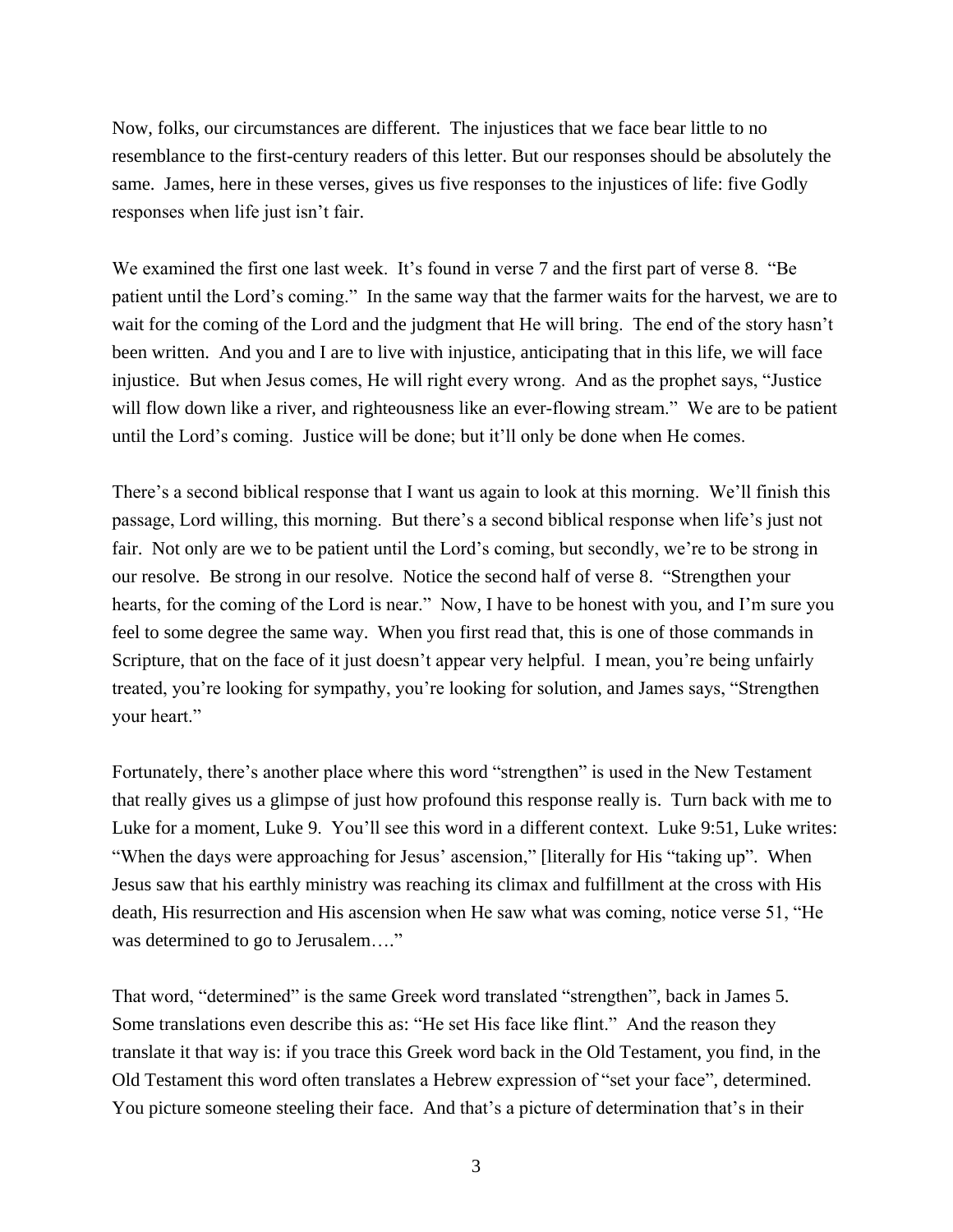heart to do whatever it is they've determined to do. Jesus determined to go to Jerusalem. He strengthened His heart to go to Jerusalem.

John Blanchard writes, "Do you see the picture? Jesus knew what was going to happen in Jerusalem. He knew the pressures that were mounting, and that his enemies were growing in number and ferocity. He knew that ahead lay desertion, trials, blood, sweat, tears, torture, and agonizing death.

But He knew something else. He knew that beyond all these lay the resurrection, the ascension and eternal glory. So, He resolutely set out, refusing to yield to the pressure around Him." That's exactly the picture behind this word and James' command to us, back in James 5. You and I are to set our face. We are to determine, knowing that in this life we will face injustice. We are to have a relentless, unwavering grip on the faith and on obedience, even in the midst of trials and persecution and temptation. We are to be determined. We are to have a steel resolve to do what's right, knowing that we will face injustice in this life. Ultimately, only God can produce that kind of spiritual strength and determination.

Back in Romans 16, the apostle; Paul completes his letter to the dear church in verse 25, saying, "Now to Him who is able to 'strengthen', literally." [It's the same Greek word.] "Him who is able to establish you according to my gospel." God's the one who strengthens our hearts like that, who enables us to resolve, to determine to live for Him in spite of what comes.

Peter makes the same point in 1 Peter 5:10. As he finishes his first letter, he says: "After you have suffered for a little while, the God of all grace, will Himself, perfect, confirm…." There's the same Greek word: "confirm", or "strengthen" you. God's the one who does it.

But God can use other people to accomplish this in us. There's a very interesting passage in Luke 22 where Jesus predicts Peter's denial. And in Luke 22:32 He says,

"… Satan has demanded *permission* to sift you like wheat; [Peter.] but I have prayed for you that your faith may not fail; and you, when once you have turned again [when you've repented], strengthen your brothers." [So, ultimately, God is the only One that can do it; but He uses people to accomplish this.]

In Acts 18:23, we read that Paul, rather, on his third missionary journey went back to the churches that he had planted. And we're told he "strengthened" the brethren who were part of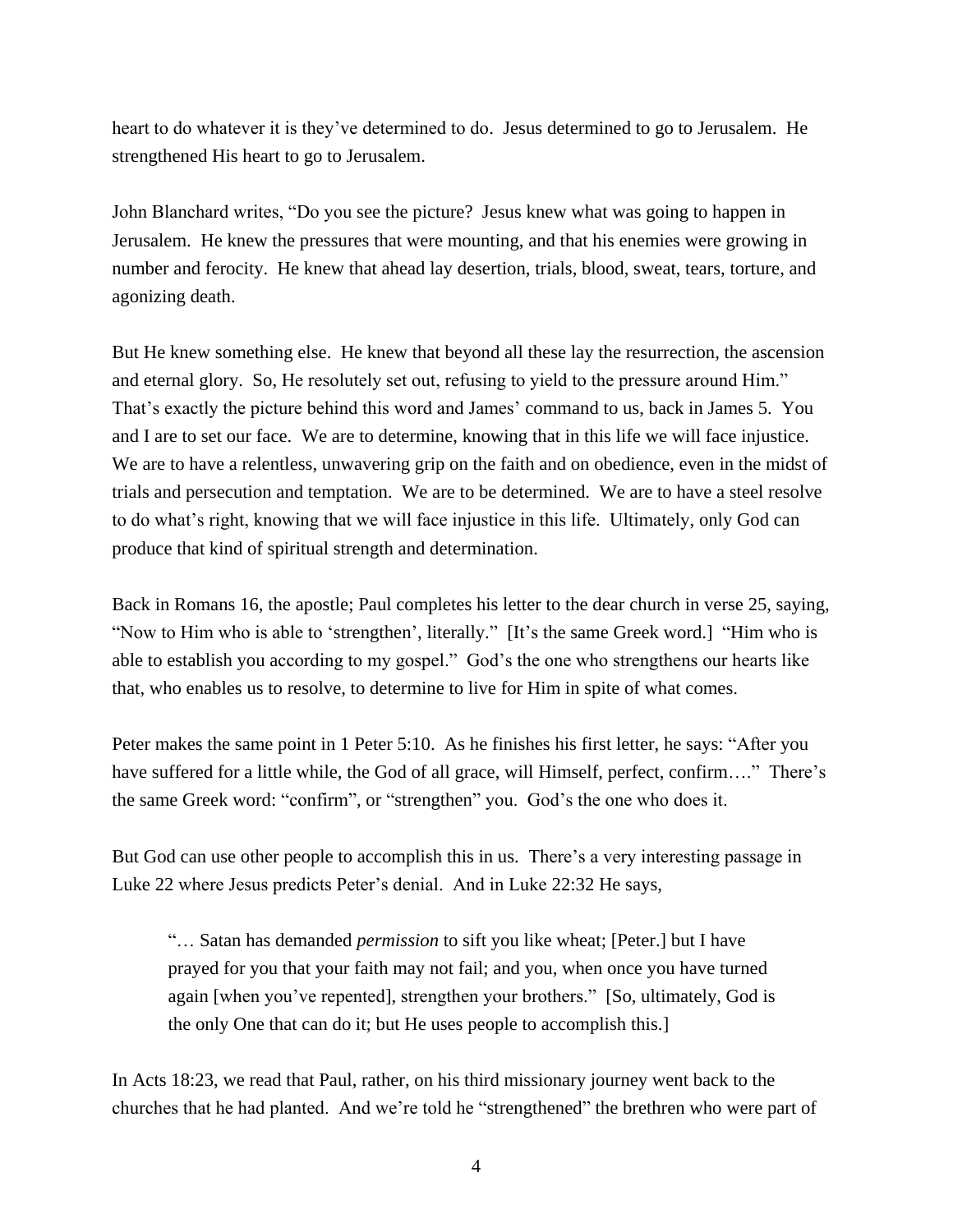those churches. So, God does it. But He uses others. And here in James 5, we're told to do it. "Strengthen your hearts." That immediately raises the question, "How?" How can you and I generate that kind of spiritual fortitude, that kind of strength and resolve and determination in our hearts that will allow us to respond and to hold on in the faith and even in obedience in the faith, in the face of injustice. How does that happen? How can we do that?

Well, the answer is in 2 Peter 1. Turn there for a moment, 2 Peter 1. Here's how to strengthen your heart 2 Peter 1:12: "Therefore," Peter says, "I will always be ready to remind you of these things, even though you *already* know *them*, and have been established." There's our same Greek word. "You have been strengthened in the truth, which is present with you." Here is how we strengthen our hearts. Here is how God ultimately strengthens us. Here's how He uses other people. And here's how we strengthen our own hearts. Ultimately, our spiritual stamina, our spiritual strength, our spiritual resolve and determination to keep on faithfully living for Christ comes through the truth. As you and I understand the truth of God, as we rehearse these truths about God over and over and over again, we gain spiritual muscle. We gain resolve and determination to live for Christ. We strengthen our hearts by means of the truth.

That's the command: Be strong in your resolve. Now turn back to James 5. Notice the impetus, the motivation that we're given here by James. You'll notice that the impetus "to be patient," in verse 7, was the reality of Christ's return. He's coming! But in verse 8, James uses the imminence of Christ's return. "Strengthen your hearts, for the coming of the Lord is near." The arrival of the Lord is near. Literally, the "parousia," the "arrival of the Lord has come near". Now as James wrote what is probably the first book in our New Testament, sometime in the mid 40's AD, he argues here that the return of Christ had come near, then. It's been 2,000 years. And Jesus still hasn't returned. So, how could James say that the return of the Lord has come near in the mid 40's AD?

Well, Peter answers this question. Turn to 2 Peter 3. Second Peter 3:3. He says,

Know this, first of all, that in the last days, mockers will come with *their* mocking, following after their own lusts, and saying, "Where is the promise of His coming?"

I thought He was coming back! When's it going to happen? Hasn't happened yet! S' been a long time! James said it was near!" And the argument they use, (notice in verse 4), is an argument called uniformitarianism. That is, basically, they say, "Look, God has never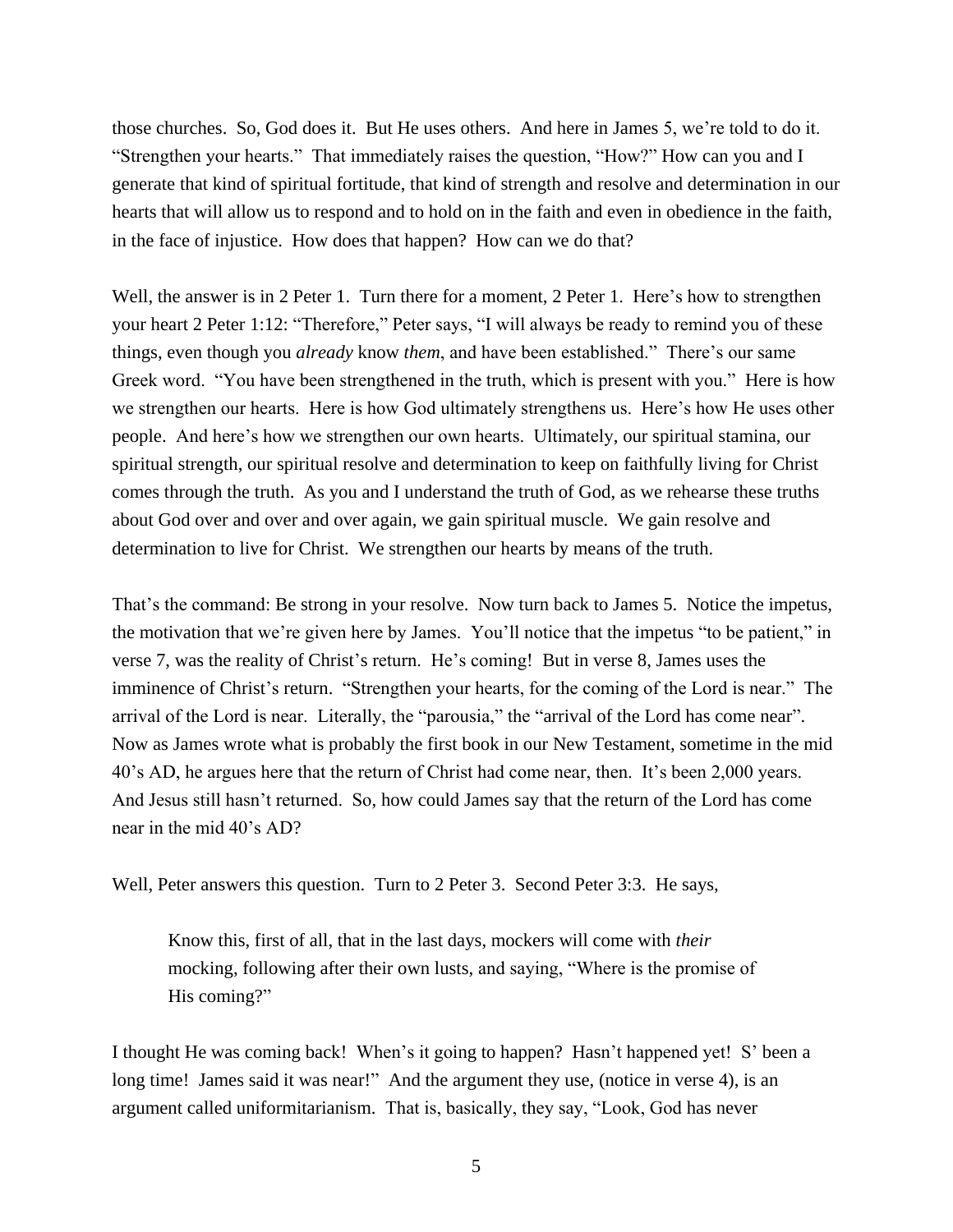intervened in human history before. What makes you think He's going to do it now?" Notice what they say in verse 4.

"For *ever* since the fathers fell asleep, all continues just as it was from the beginning of creation." [Everything's always the same! God's never interjected Himself into human history; so, what makes you think He's ever going to do it?" Verse 5, "… when they maintained this, it escapes their notice…."

[They forget two great divine interventions: creation and the flood.] Notice verse 5: "It escapes their notice that by the word of God, *the* heavens existed long ago and *the* earth was formed out of water and by water." [Oh, yes, God has intervened in human history. He started it. He created it. He made this earth. But they've also forgotten that He destroyed it.] Verse 6, "through which [that is, water …] through which the world at that time was destroyed, being flooded with water." They forget that God has intervened with cataclysmic, all-consuming destruction, in a world-wide flood. Verse 7, "but, by His Word, the present heavens and earth are being reserved for fire, kept for the Day of Judgment and the destruction on ungodly men."

You know what Peter's saying? He's saying, "Listen, the doctrine of uniformitarianism is wrong. In reality, God has interjected Himself into the world; and He's going to do it again." Yeah, your life may look like it just goes on and everything's the same. But there is a day coming when the world as we know it will be destroyed by God. Say, "When's it going to happen?" Verse 8,

"But do not let this one *fact* escape your notice, beloved, that with the Lord one day is like a thousand years; and a thousand years like one day." [Time is totally different to God. He lives outside of it.] It says in verse 9, "The Lord is not slow about His promises, as some count slowness. But … [He's] patient toward you, not wishing for any to perish, but for all to come to repentance."

Listen, the reason the Lord doesn't intervene in our world with all of its wickedness, with all of its sin, is not because He's lost touch. It's not because He's weak and can't do it. It's because He's patient. And He's waiting for those whom He has loved and set His love upon, to come to repentance. But in the end, He's coming! He's coming.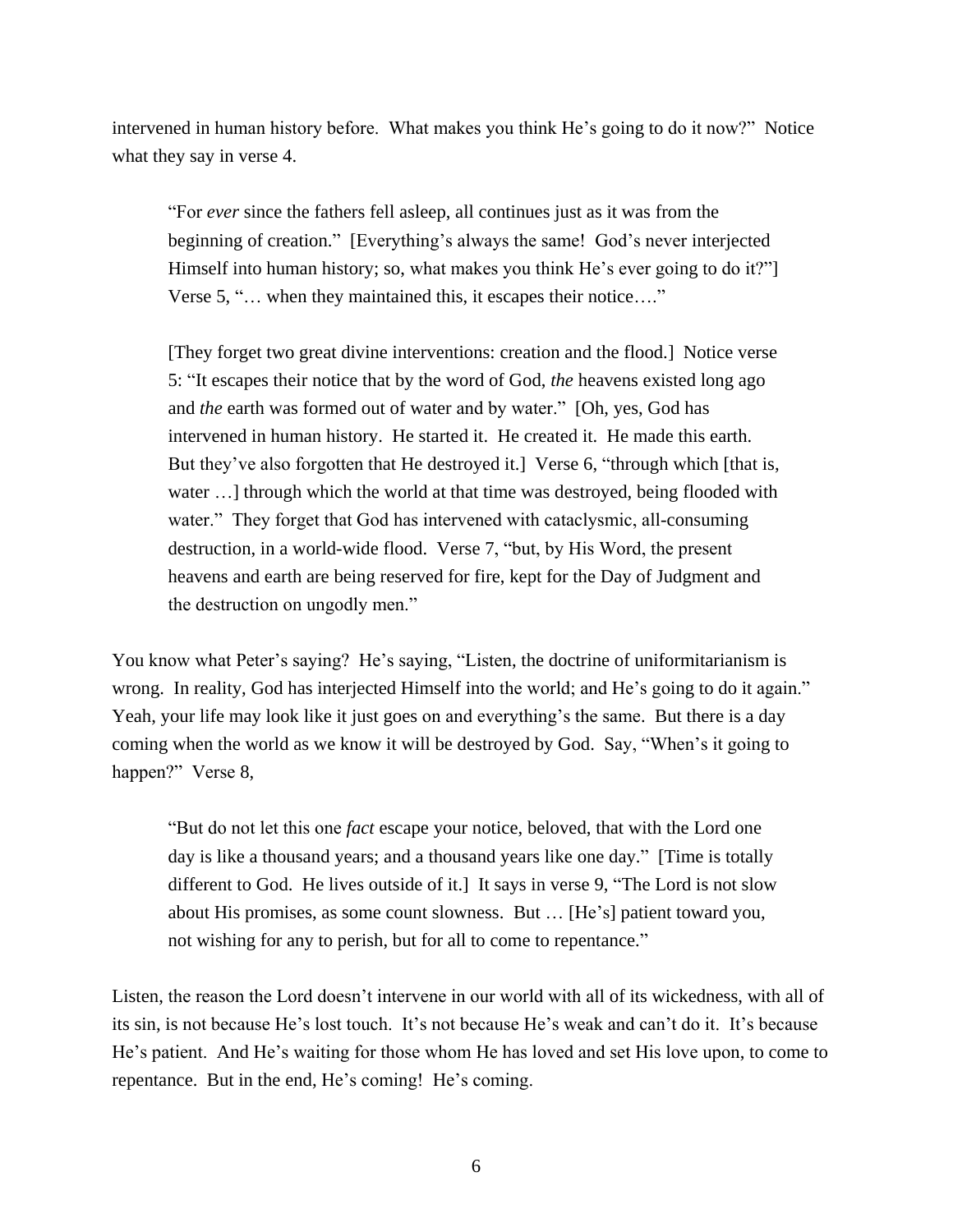You see when James says, that "The ... [return] of the Lord ... [has come] near," you have to understand that "near" in time is relative to the person. That's what Peter's saying here in 2 Peter 3:8. Time is different to God than it is to us. Let me give you a little example.

I was thinking this last week about our girls. My wife and I were away, celebrating our anniversary. And we were talking about our girls and how they're growing up. For me, as a parent, having lived more years than they have, their becoming adults seems very near. I find myself, you know, kind of humming "Sunrise, Sunset," that little sentimental song about how quickly the years fly past, and how they grow, and before you know it, they're married and life just keeps marching on. So, to me, their becoming adults is very near. But to them, "very near" means lunch; or it means next week; or it means Christmas. That's very near. It's all a matter of perspective. To God the Father, Christ's coming has come near. And we are to hold on relentlessly to the faith as we wait. We are to set our faces with steely determination.

If you've ever had surgery, you understand what's being commanded of us here. You know all about this resolve and determination. As you're told you need surgery, you contemplate it, and you realize, "O.K., this is going to be unpleasant. There's going to be pain. There's going to be recovery time. But it's important. So, you face it with resolve and determination, anticipating what it will accomplish. You just set your face to do it. That's exactly what James is saying. That's how we're to face injustice and trouble in this life. We are to be determined, to be strong in our resolve, to continue being true to Christ, even in the face of injustice.

When life isn't fair, we must respond, number one by being patient for the justice that Christ will bring when He comes. And secondly, we must strengthen our spiritual resolve.

A third important response to injustice is found in verse 9. Be gracious toward one another. Be gracious toward one another. "Do not complain, brethren, against one another." The word "complain," here, means to groan, or to sigh. It primarily denotes an inner feeling of criticism, often that isn't even spoken. It's the blame game inside the heart. And we're to refrain from doing this, notice, against one another. Clearly the reference here is to each other in the church, to brothers and sisters in Christ.

Now with a cursory reading of this passage, it's easy to wonder why James inserts this verse here. But if you'll stop to think for a moment, you'll come to full grips with just how well it fits. Think for a moment of how stress of any kind affects our closest relationships. We are prone,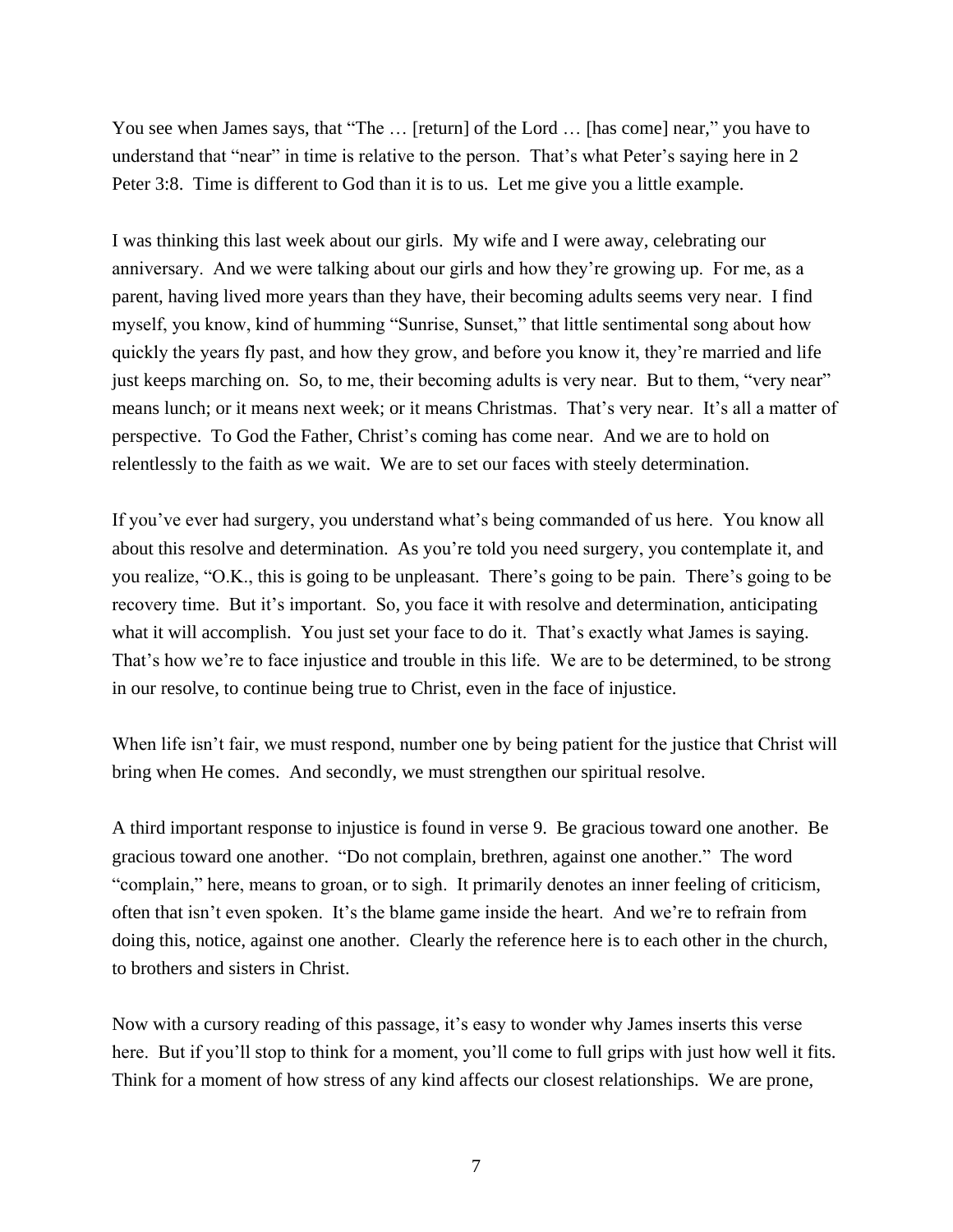when we are in the pressure cooker, to lash out at those nearby. Listen to Douglass Moo, great commentator on the book of James. He writes:

"Grumbling against those who are close to us is particularly likely to occur when we are under pressure, or facing difficult circumstances. We vent the pressure from a stressful work environment, or from ill health, on our close friends and family. So, it'd be quite natural if James' readers, under the pressure of poverty and persecution, would turn their frustrations on one another."

You see, when our lives are filled with trouble and difficulty, it's a tragic reality that we tend to lash out at the people we love most. Realize, that when life isn't fair, you will have that tendency. You'll have a tendency to blame the people in your heart. You'll have the tendency to blame the people around you that you love the most. Be aware of that reality, and guard yourself from it. Why?

Well, he gives us two reasons here. Do not complain, brethren, against one another, first of all, because God's judgment is impartial; so that you, yourselves, may not be judged.

Secondly, God's judgment is imminent. "Behold the judge is standing right at the door." This is a powerful image that is painted here. Literally, the Greek text says: "Behold the judge has stood before the doors." It is a use of the perfect in grammar, to predict something that's so certain, it's as if it's already happened. We would translate it like this in English: "Behold the judge is absolutely standing before the doors. [Plural in the Greek texts: the word door.] It's a powerful picture. It pictures Christ, standing on the other side of eternity, just about to throw the doors open and enter His judgment hall. It conjures up the picture out of our American courtrooms where the bailiff is waiting for the judge to enter through the side door. And as soon as the judge throws open the door, he says, "All rise." That's the picture behind this expression. The Judge is standing at the doors, ready to throw them open and come into His judgment hall. This is the same image Peter uses, as he writes to suffering Christians. In 1 Peter 4:4, he says:

"[You know what, the people you used to run with] … are surprised that you don't run with *them* to the same excess[es] of … [anticipation], and they malign *you*; [They attack you with hateful speech.] but they will give account to Him who is ready to judge the living and the dead.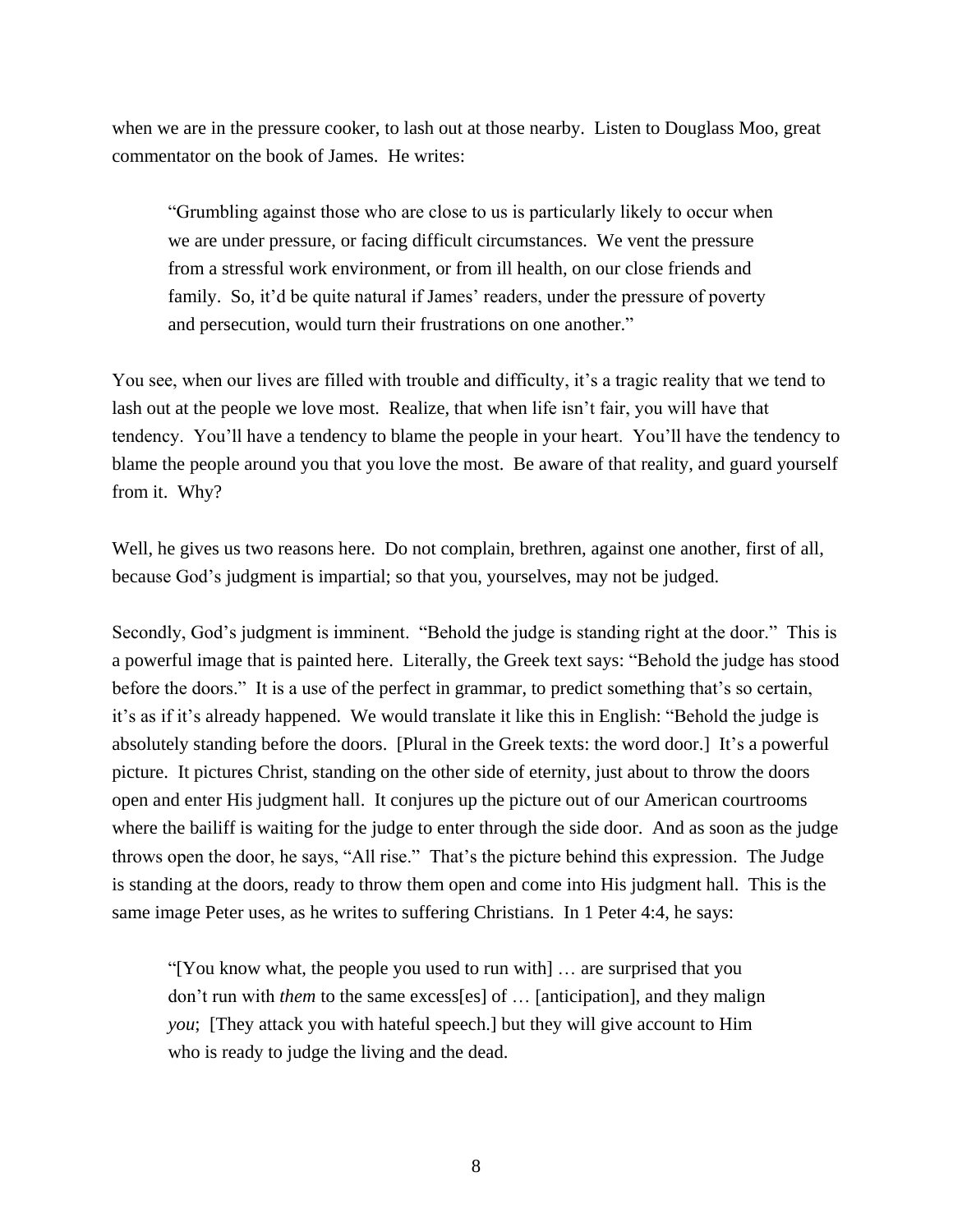There, Christ is pictured as eager. It's as if He's standing at the door, just waiting for his Father to say, "It's time," and He'll throw the doors open. And He'll make it right. When life's not fair, be patient until the Lord's coming. Be strong in your resolve.

Thirdly, be gracious with one another.

Now our fourth response to injustice should be this: Be encouraged through the example of others. Be encouraged through the example of others. We find this in verses 10 and 11. Notice the fourth command, or imperative, that occurs in this passage. It's in verse 10: "… brethren, [take as an example] of suffering and patience...."

By the way, here, the word "patience" is a different word. And it's important that you understand this. It's a word which is one of my favorite New Testament words. It literally means "to remain under." And the picture, the best picture of this word is weight lifting. If you've ever watched Olympic sports, you know as they, as those great big men lift those weights, they have to jerk them over their head and hold them for a certain period of time. As they hold them, they are [this Greek word] "remaining under" that weight. That's endurance. They're remaining under. And here we're told that there are those whom we should carefully think about and consider as examples or patterns of those who suffered, but who, as they suffered, "remained under." They endured.

And here James gives us two examples. First of all, in verse 10, he says: "Take [notice, or consider] the prophets, who spoke in the name of the Lord." You know, most of the Old Testament prophets faced suffering. Think of Jeremiah, for a moment. If you haven't read Jeremiah's prophecy, you ought to. Here is a faithful man, true to the Lord, did what he was told, labored in the worst of circumstances. And what did he get for it? Jeremiah was thrown in an empty well, and left to sink down in the mud and to die. In fact, it hadn't been for a Cushite and thirty of his men, who came and rescued Jeremiah, he would've died, sinking in that muddy pit.

But now, almost 3,000 years later, how do we think about Jeremiah and his suffering? Do we pity him? Do we think that he was enduring God's judgment and God's frown? No, absolutely not! Notice verse 11: "We count those blessed who endured." We think of them as occupying a special place of honor and privilege, forever enjoying the smile of God. Is that how you think of yourself, when you suffer injustice? You should. That's what James is saying. They were an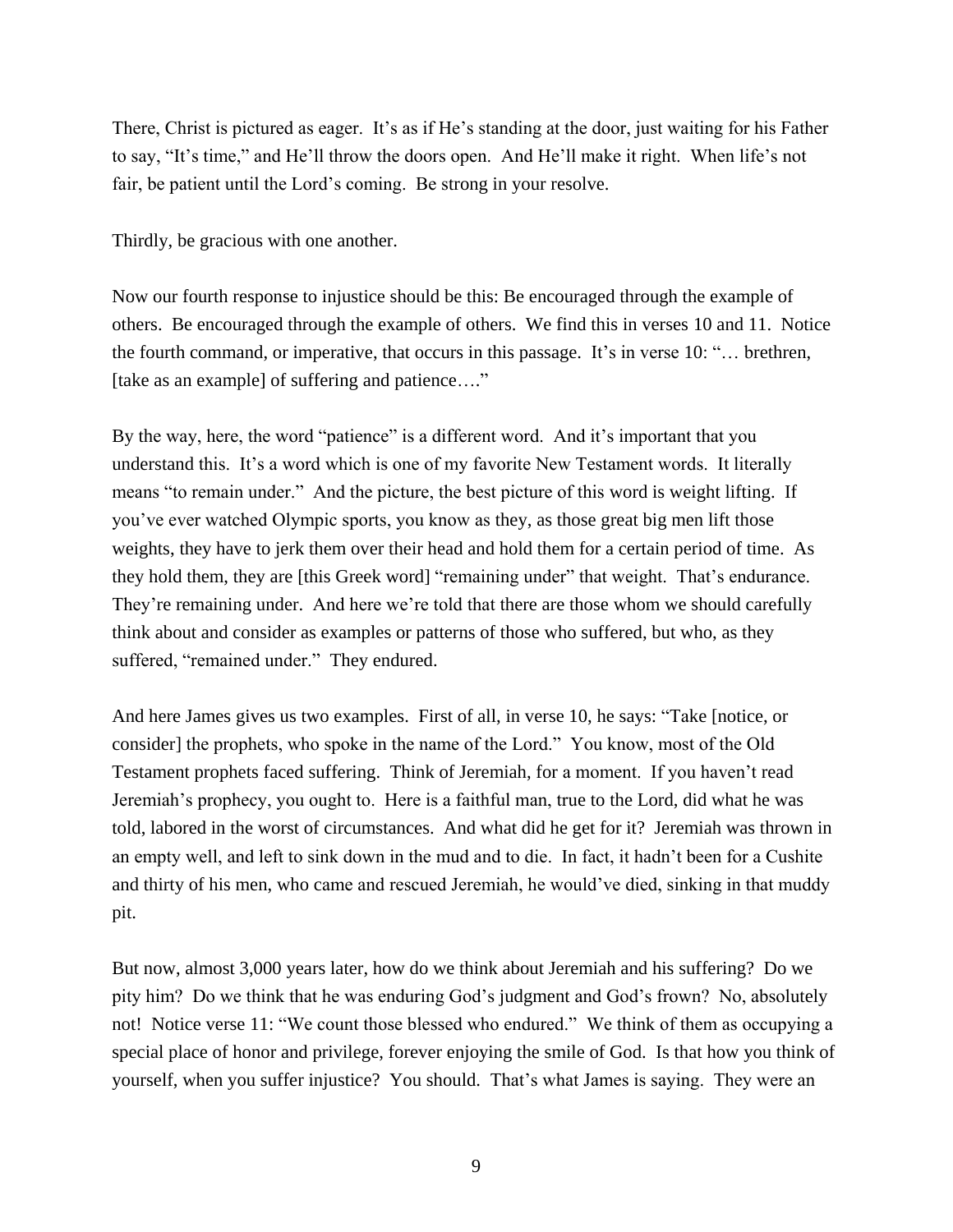example of suffering and enduring. You follow that example; and you, too, can one day say that you are blessed and have a place of privilege with God. "Consider the prophets."

Notice the second example of suffering and endurance. It's in verse 11. It's Job. "You have heard of the endurance of Job." It's an interesting example, isn't it? We wouldn't say Job was necessarily patient. But we would say, "He endured." As one commentator says, "Job's is no groveling, passive, unquestioning submission, Job's troubled and question and sometime even defied. But the flame of faith was never extinguished in his heart." He endured. You see in Job 1:20, where after everything he had was destroyed, we read,

… Job arose … tore his robe … shaved his head … fell to the ground, and worshiped. He said, "Naked I came from my mother's womb, … naked I shall return there. The LORD gave, and LORD has taken away. Blessed be the name of the LORD." Through all this, Job did not sin, nor did he blame God.

In Job 13:15 we read, "Though He slay me, I will hope in Him. Nevertheless, I will argue my ways before Him." Job endured. Notice James adds, back in James 5. He says, "… [He] endured. … and [you] have seen the outcome of the Lord's dealings…." Literally, "You have seen the end of the Lord." It means, "You've read the end of the story." You've seen what God had in mind. Now when I say that, when I say to you, you've read the end of Job's story, what comes into your mind? You think of Job 42. Turn there for a moment. Job 42: You think of God's physical, material prosperity. Verse 10 of Job 42,

The LORD restored the fortunes of Job when he prayed for his friends, and the LORD increased all that Job had twofold. … his brothers and his sisters … [come back]. [They each give 'im a gift.] Verse 12: "The Lord blessed the latter *days* of Job more than his beginning; … he had 14,000 sheep … 6,000 camels … 1,000 yoke of oxen, and a 1,000 female donkeys, and he had seven sons and three daughters. [So, now he's, now has two sets of children: one in heaven and one here on earth. After this (verse 16),]

Job lived 140 years, saw his sons and his grandsons, four generations. And he died an old man, and full of days."

Is that really the end of Job's story that James wants us to see? No. That's not the point. That's not the end of every story. Sometimes they don't all live happily ever after. The real outcome of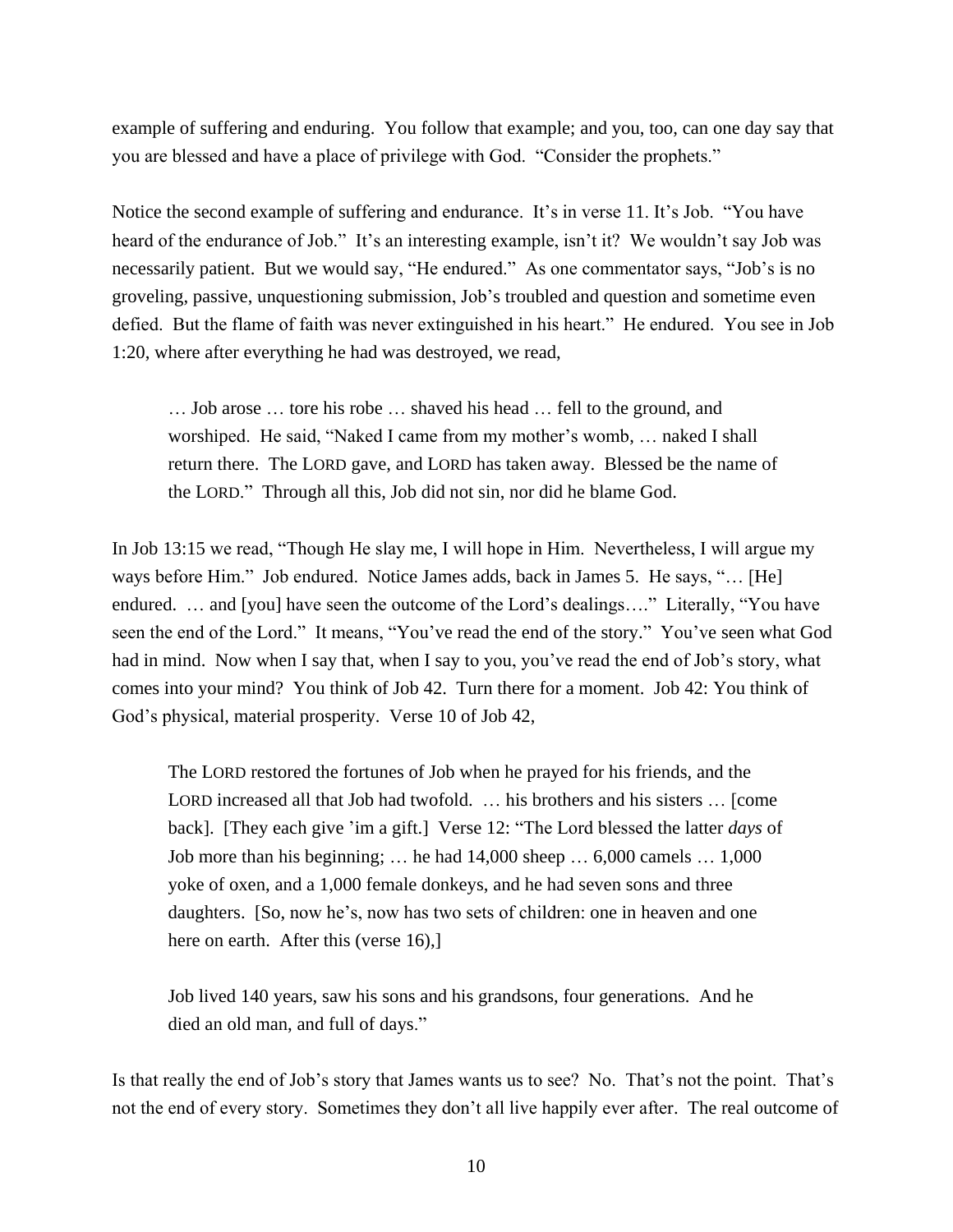the Lord's dealings with Job isn't about his amazing new wealth. It's about his amazing new perspective of God. It's about the greatness of his God.

Look at the end of James 5:11. You've seen the end of the Lord's dealings, that the Lord is full of compassion and is merciful. Now turn back to Job 42. Let me show you what the real end of the story is. It's found in Job 42:1.

… Job answered the LORD and said, "I know that You can do all things, that no purpose of Yours can be thwarted." [I now understand, God, that you're in charge, and that you do what's right, and I can trust you. I may not understand. Job never understood. But he says, "I can trust you." That's what he is saying.] 'Who is this that hides counsel without knowledge?' [I realize that You know what You're doing!] "... [And] I ... declared ... [what] I did not understand, Things too wonderful for me, which I … [don't] know." 'Hear now, and I will speak; I will ask You and You instruct me.'" [In other words, "God, You teach me. I've nothing to teach You.] "I have heard of You by the hearing of the ear; but now my eyes see You…."

Now, folks, I want you to notice that when Job says this, his circumstances have not changed. He still has nothing. He still has a grumbling, complaining wife. He still is sitting in ashes, scraping the sores on his body with pieces of broken pottery. So, what does he have? He has a new humility. And he has a new appreciation of who God is. That was the end of God's dealings with Job. And this is what we learn in the middle of our suffering and of life's injustices, as well. We learn about God. We learn that He's in charge. We learn that He knows what He's doing. We learn that He's merciful, and that He's full of compassion, that He can be trusted.

Know what James is saying? You and I are to gain courage from the stories of men like Job and like Jeremiah, and like Charles Simeon. Read the biblical stories. See the end of the stories: how God made Himself known; how He put Himself on display with these who endured suffering and injustice. And gain courage from it to face your own injustices. Read Christian biographies: the story of the great men of the church who suffered incredible injustice, incredible difficulty in trial, and yet, stayed true to God. And let your own heart have courage built into it by their stories. That's what James is saying. God's compassion and His mercy and His faithfulness to others infuses us with fresh courage and endurance, as we follow their example of suffering and endurance.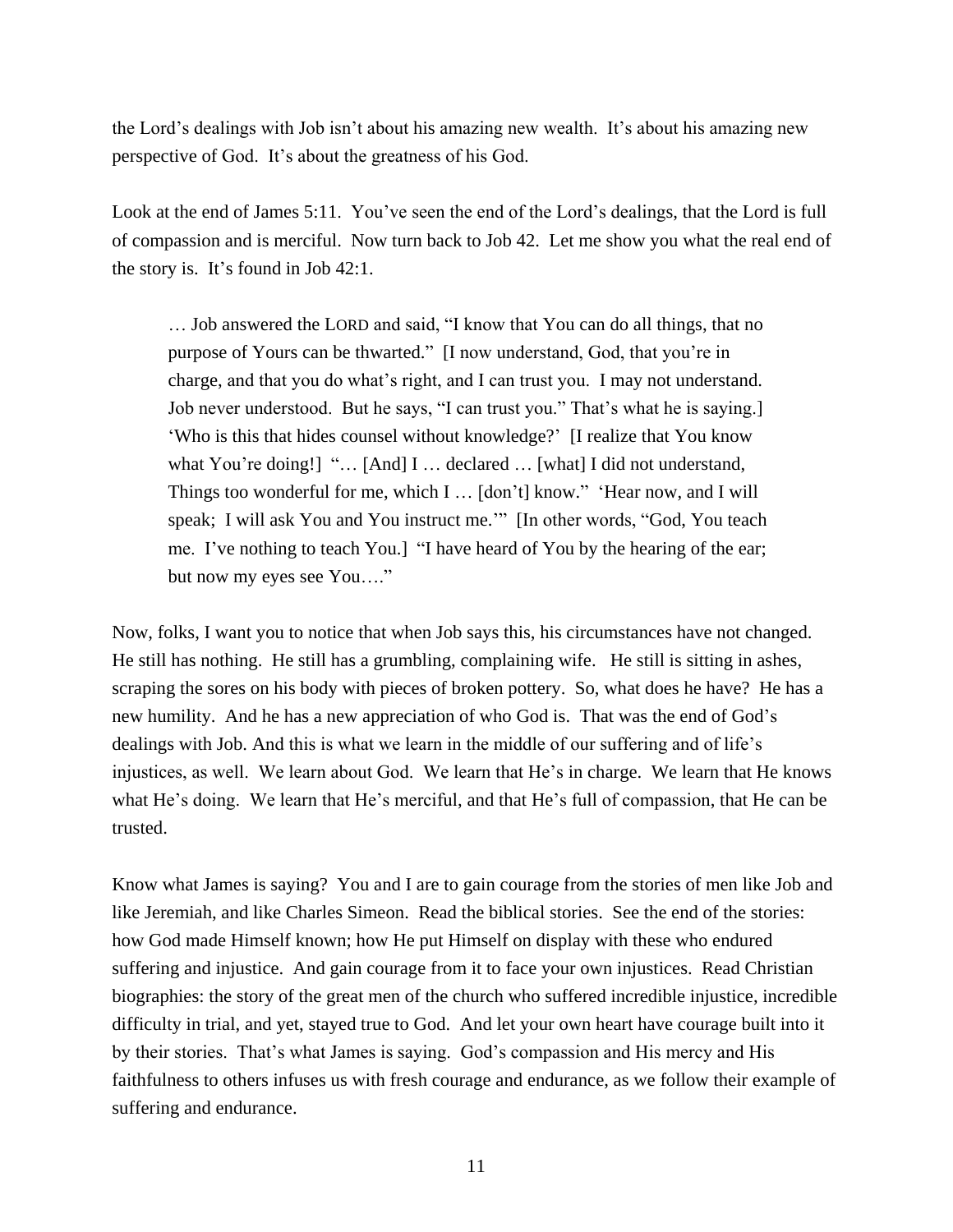Well, there's one more response to life's injustices in this passage. It's found in verse 12 of James 5: "Beware of rash vows to God. Beware of rash vows to God. But above all, my brethren, do not swear, either by heaven or by earth, or with any other oath; but your yes is to be yes, and your no, no, so that you may not fall under judgment."

Now there is lot of discussion about how this verse fits into the context of James 5. There are two primary options you can take. One is that it stands completely alone. In other words, that it has no relationship to what goes before it and it has no relationship to what comes after it. It is simply one "stand-alone thought" that James realizes toward the end of his letter, he wants to come back to and deal with the tongue one more time. If this is his intention, then verse 12 is a kind of warning, identical to our Lord's in the Sermon on the Mount. Turn back to Matthew 5. Essentially James would be saying exactly what Christ is saying in Matthew 5:33.

"Again you've heard that the ancients were told, YOU SHALL NOT MAKE FALSE VOWS, BUT SHALL FULFILL YOUR VOWS TO THE LORD. But I say to you, make no oath at all, either by heaven, for it is the throne of God, or by the earth, for it is the footstool of His feet, nor by Jerusalem, for it is THE CITY OF THE GREAT KING. Nor shall you make an oath by your head, for you cannot make one hair white or black. But let your statement be 'Yes, yes' *or* 'No, no'; anything beyond these is of evil."

Now Jesus was dealing with a problem in the culture. Like in our culture, lying was pandemic. And so, people, to express their integrity, and to try to drive home that they are, in fact, telling the truth, would attach to their statement some kind of oath. And it became this sort of sophisticated system, because here's the way they thought. If you swore by God, then you were really obligated to keep it, because then God was going to deal with you if you if you messed around with Him. But if you swore by something else, then, there was a loophole there. And you could get out of it in certain circumstances, and there was a lot of wiggle room if you swore an oath by something else. And so, it really came to mean nothing. That's what Jesus is correcting here.

So, if this is what James means, James would simply be warning us not to use oaths designed to give us loopholes, and that are, in and of themselves, patently dishonest. Just speak the truth. Let your yes be yes, and your no, no. That may be all that James intends to say. (By the way, neither Jesus nor James are forbidding us from taking oaths, for example, when we are in a courtroom.) Jesus does that, Himself, before Pilate. Also, that has been true throughout the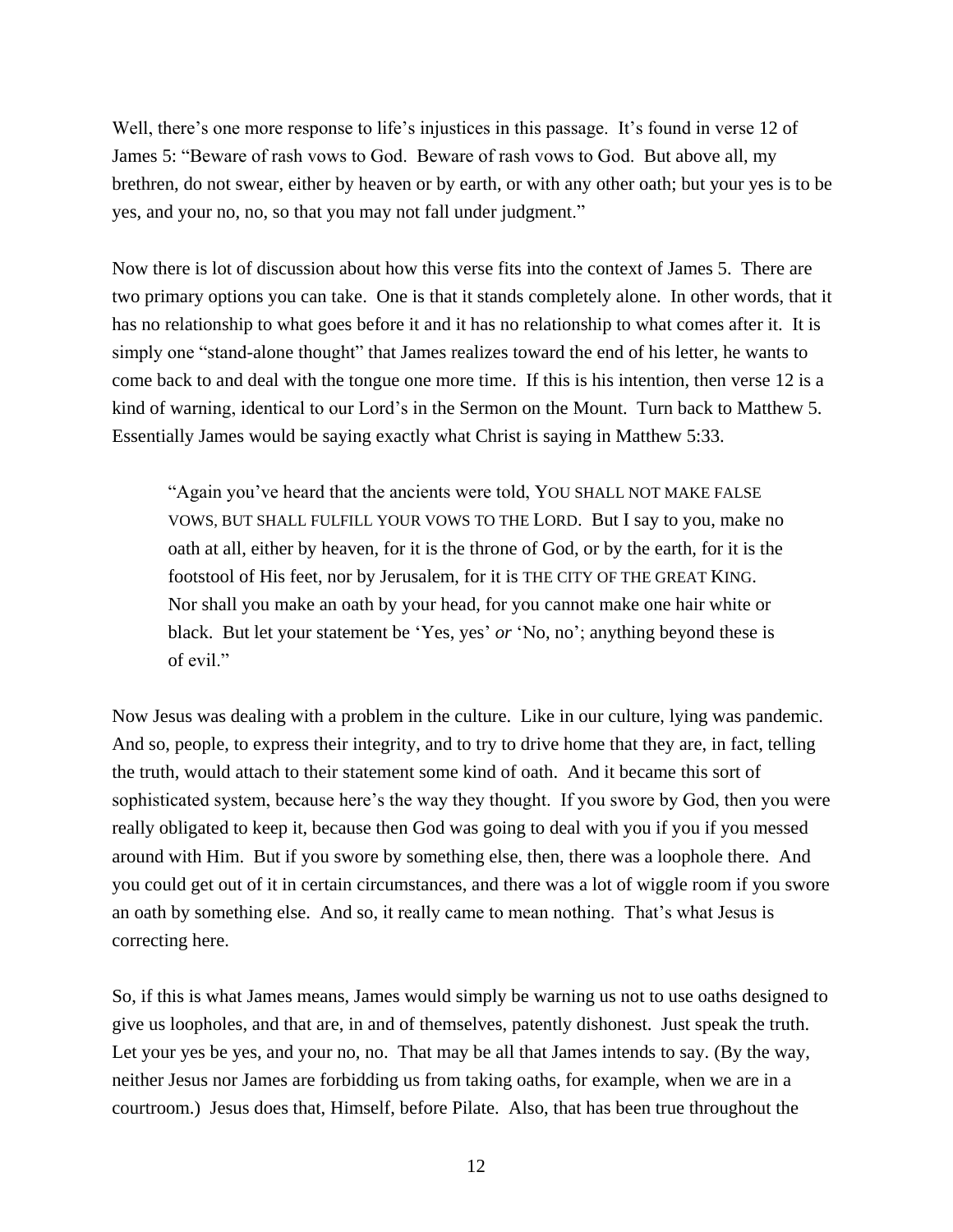history of the church. God, Himself, takes oaths. Hebrews 6 records God taking an oath on His own Word. So, it's not that that kind of an oath is wrong. He's forbidding the kind of oath that's made simply to press home your own word in daily conversation, and perhaps even to give you some room to wiggle out of, if you should so choose.

I don't think that's what James intends. I personally believe that the second option is more likely. And that is, that verse 12 is not simply a stand-alone verse, thrown in the middle of a chapter, with no connection to what comes before or after. I think verse 12 is connected to the verses that immediately come before it. So, in this case, James is warning us about a common sinful response to life's injustices. Now, if I'm right, and this is the right interpretation, then there are two possibilities.

He could be saying, "Make sure that when you're in an unjust situation, that you speak the truth with people around you, perhaps even those abusing you. Don't make commitments you don't intend to keep, and then justify it by some elaborate scheme."

But I think more likely, this is what James means: that verse 12 isn't talking about how we respond to people, at all, but how we respond to God. I'm convinced that this is the option that James has in mind here. You see, when you and I find ourselves in the midst of great difficulty, we are tempted to respond, how? By bargaining with God. Of course the most famous example from all of church history is a young unregenerate lawyer, by the name of Martin Luther, who gets caught in this terrible thunderstorm. And when he's almost struck by lightning, and he's knocked off his horse, he falls down and makes a bargain with God, that if God will spare his life, then he'll become a monk, which he does.

But it is extremely common for all of us, when we find ourselves in tight circumstances, to bargain and to barter with God. And in some cases, even to do so somewhat lightly, with our fingers crossed behind our back, not really even intending to keep our word, but hoping that God doesn't notice. Now I really think this is what James intends.

George Stulac, in a commentary, paraphrases this passage this way: "Above all, don't fall into swearing, as if you could manipulate God by your oaths. Instead, speak honestly and directly." I think James is saying the same thing Solomon said back in Ecclesiastes 5. Turn back there with me. Ecclesiastes 5:1. Solomon says,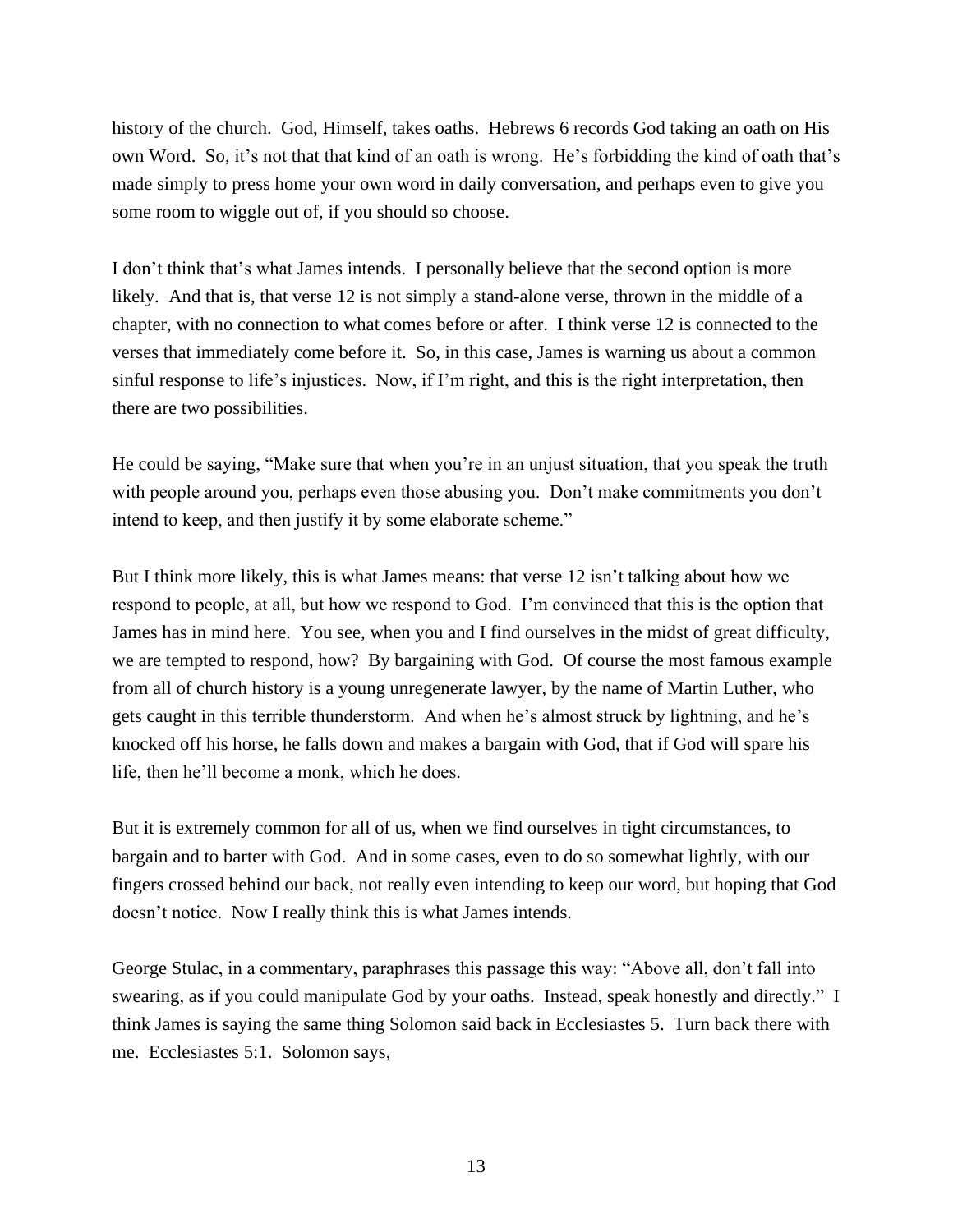"[I want you to] guard your steps as you go to the house of God and draw near to listen rather than to offer the sacrifice of fools; … Don't be hasty … [in what you say," (verse 2).]

Notice verse 4: He gets to the heart of the issue. "When you make a vow to God" [Now a vow was something that was allowed and was part of the Old Testament law. It's found on both New Numbers and Deuteronomy. It was simply a voluntary promise to God. It could be a promise made in hopes of a blessing from God. Or it could be a promise made in gratitude for a blessing from God. But either way, if you make a vow, Solomon says, "Don't delay and don't evade." Notice verse 4.]

"When you make a vow to God, do not be late in paying it, for He *takes* no delight in fools. Pay what you vow!" [You see, there's a real danger of bribery when we find ourselves in distress.] "It is better," verse 5," that you should not vow than that you should vow and not pay. Do not let your speech cause you to sin and do not say in the presence of the messenger *of God* [probably a reference to the priest. Don't say to the priest, "Aw,] … it was a mistake. [You know I really I was … it was a bad time and I didn't really mean it. That isn't what I should've said it was a mistake." Why? The end of verse 6, "… Why should God be angry on account of your voice and destroy the work of your hands?" [In other words, God doesn't take it lightly when we take Him lightly.]

The solution's found in verse 7: "Fear God." I think this is exactly the point James is making in James 5:12. "But above all, my brethren, do not swear, either by heaven or by earth, or with any other oath. But your yes is to be yes, and your no, no." Don't make bargains with God. And for goodness sake, don't make bargains with God you don't even intend to keep. Why? The end of verse twelve: "so that you may not fall under judgment." As I've said before, God doesn't take it lightly when we take Him lightly. Make sure that you're being aware of the problem of rash vows to God in the time of injustice.

Now I want you before you pack up, I want you to stay with me just for a moment because I want to apply this to where we are. I want you to think, right now, of some recent occasion, or perhaps current occasion, when you found yourself thinking and saying, "It's just not fair! It's not just! It's not right!" How did you respond? Or how are you responding? Are you responding in anger toward God? "God, how could you let this happen to me?" Are you responding in bitterness toward the person that lies behind the injustice? Maybe an employer?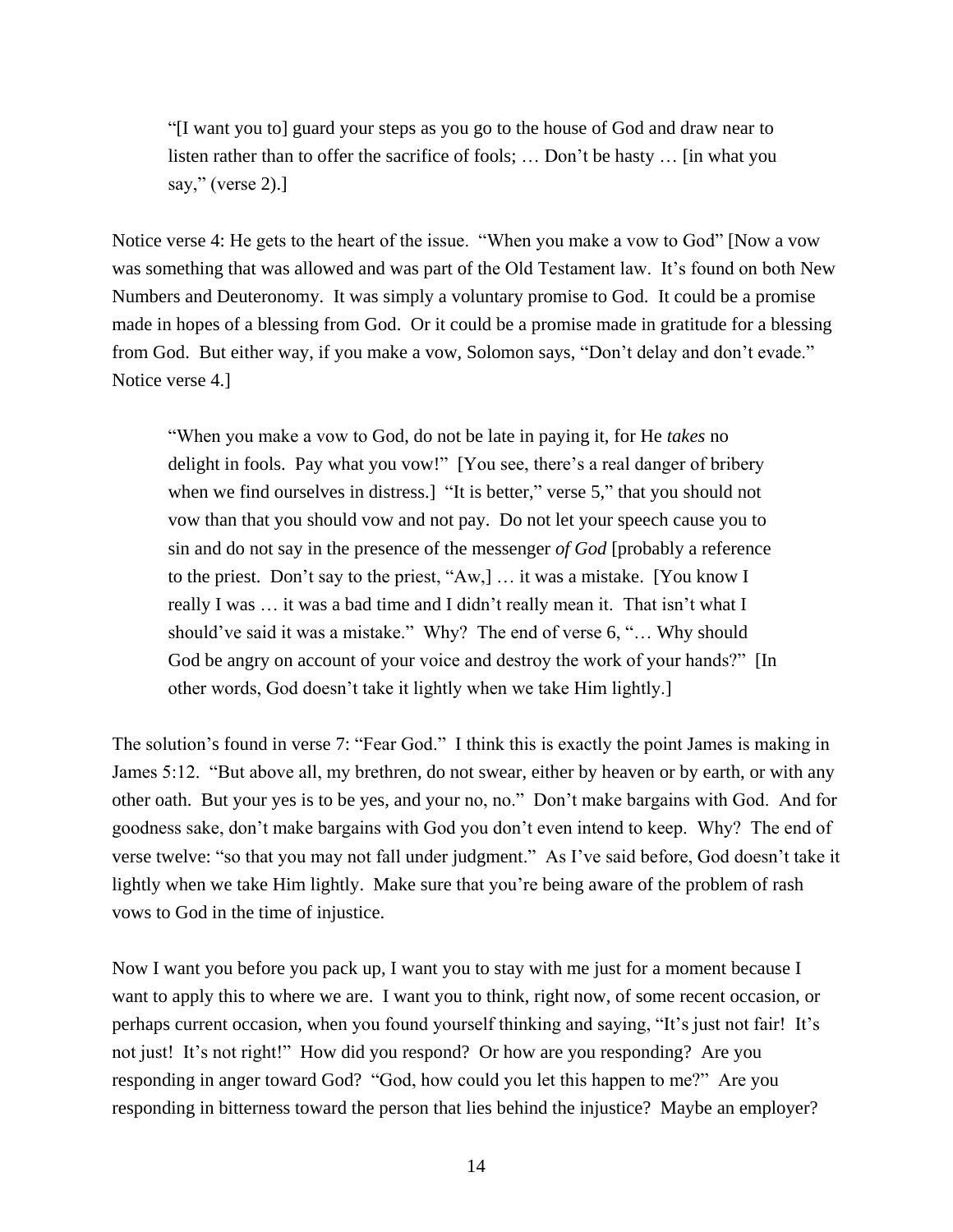Maybe a friend? Family member? Are you responding with revenge? You just decide, "Look, I'm going to get even! They deserve what's com'n!"

Those are sinful responses. How should you respond? How should you be responding? How should you have responded to that last situation? James tells us here. First of all, you should be patient until the Lord's coming. You will face problems and injustice in this life and it will continue your whole life. Wait for justice, for the coming of Christ.

Secondly, you should be strong in your resolve. You should have a steeled will, resolve to live for Christ, regardless of the injustice that comes.

You should be gracious toward those around you, because there's a real temptation and tendency we have, to strike out at those we love when we find ourselves in these difficult circumstances.

Number four: we should be encouraged by the example of others. Look at those in the Scripture and those through church history who have faced suffering, and they have endured it. They have stayed under it. They've been an honor to Christ through it. And be encouraged. Have courage breathed into your own soul by their example. And beware, in the midst of injustice, of making rash vows to God.

You know, the key truth of this passage is that Christ is coming. And wait 'til He comes! I think when we fail to respond correctly to injustice, more often than not, it's because we have forgotten that Christ is standing at the doors, ready to throw them open, and make everything right.

## Let's pray together.

Our Father, we thank You for this imminently practical passage that reminds us that Christ is coming, and we're to live in light of that coming. We thank You that there's a day coming when every wrong will be righted, when justice will roll like a river, and righteousness like an everflowing stream. And Father, we look forward to that day.

But as we live here, in a fallen world, characterized by injustice; help us to respond like this, in a way that brings honor to Your great name and for the name of Your Son, who is coming.